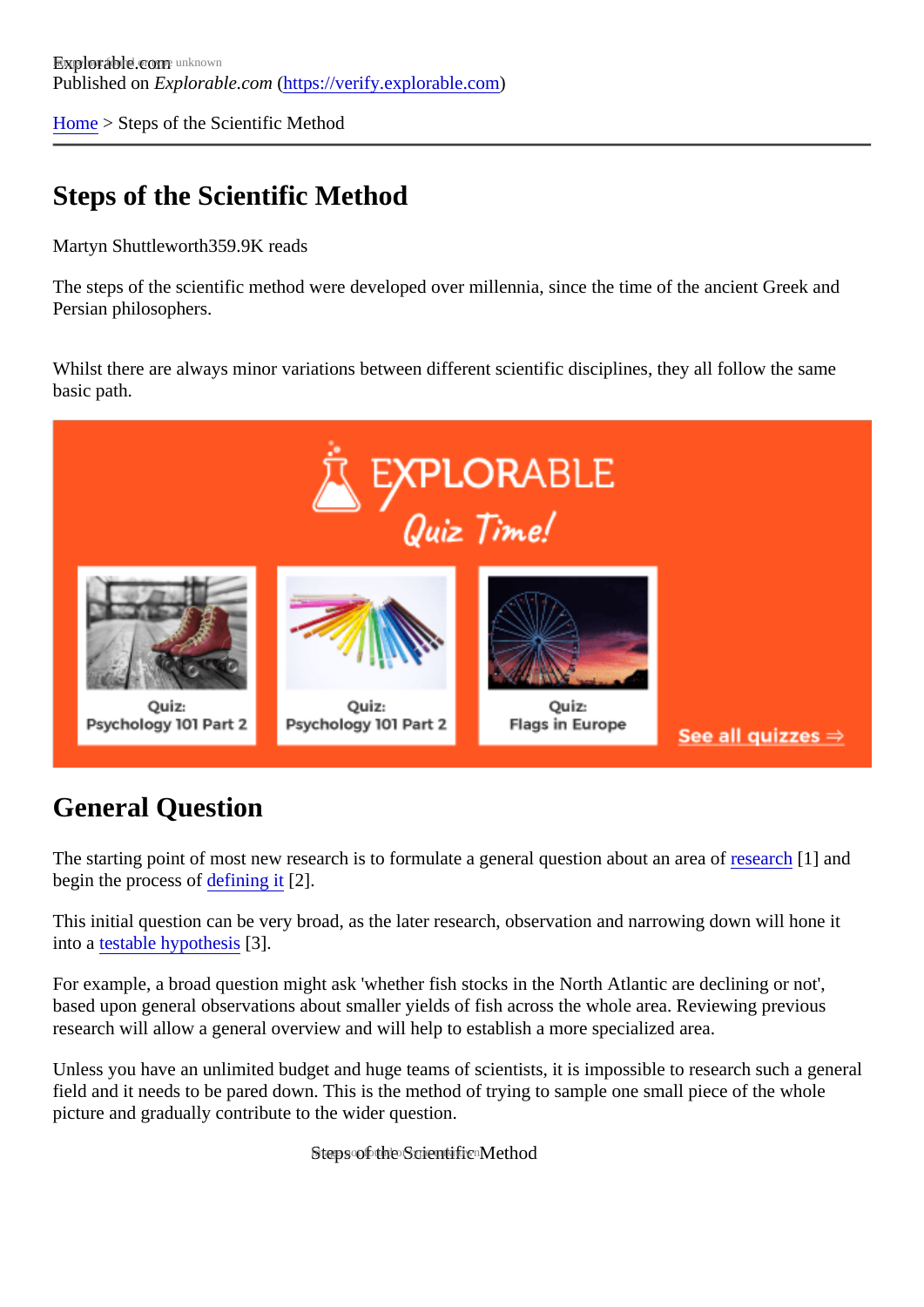## Narrowing Down

The research stage, through a process of elimination, will narrow and focus the research area.

This will take into account budgetary restrictions, time, available technology and practicality, leading to the proposal of a few realistic ypotheses 4].

Eventually, the researcher will arrive at one fundamental hypothesis around which the experiment can be [designed](https://verify.explorable.com/design-of-experiment)<sub>5</sub>].

# Designing the Experiment

This stage of the scientific method involves designing the steps th[at w](https://verify.explorable.com/hypothesis-testing)ill and evaluate the hypothesis, [manipulating](https://verify.explorable.com/independent-variable) 6] one or more ariables [7] to generate analyzable data.

The experiment should be designed with later stical test<sup>88</sup>l in mind, by making sure that the experiment has controls and a large enough sample group to provide statistically valid results.

#### **Observation**

This is the midpoint of the teps of the scientific methologe and involves observing and recording the results of the research, gathering the findings into raw data.

The observation stage involves looking at what effect the ipulated variables have upon the subject, and recording the results.

#### Analysis

The scope of the research begins to broaden again, as statistical analyses are performed on the data, and organized into an understandable form.

The answers given by this step allow the further widening of the research, revealing some trends and answers to the initial questions.

## Conclusions and Publishing

This stage is where, technically, the pothesis<sup>[4]</sup> is stated as proved or disproved.

However, the bulk of research is never as clear-cut as that, and so it is necessary to filter the results and s what happened and why. This stage is where interesting results can be earmarked for further research and adaptation of the initial hypothesis.

Even if the hypothesis was incorrect, maybe the experiment had a fla[w in its](https://verify.explorable.com/research-designs) 10] or implementation. There may be trends that, whilst receptionally significant [11], lead to further research and refinement of the process.

The results are usually published and shared with the scientific community, allowing verification of the findings and allowing others to continue research into other areas.